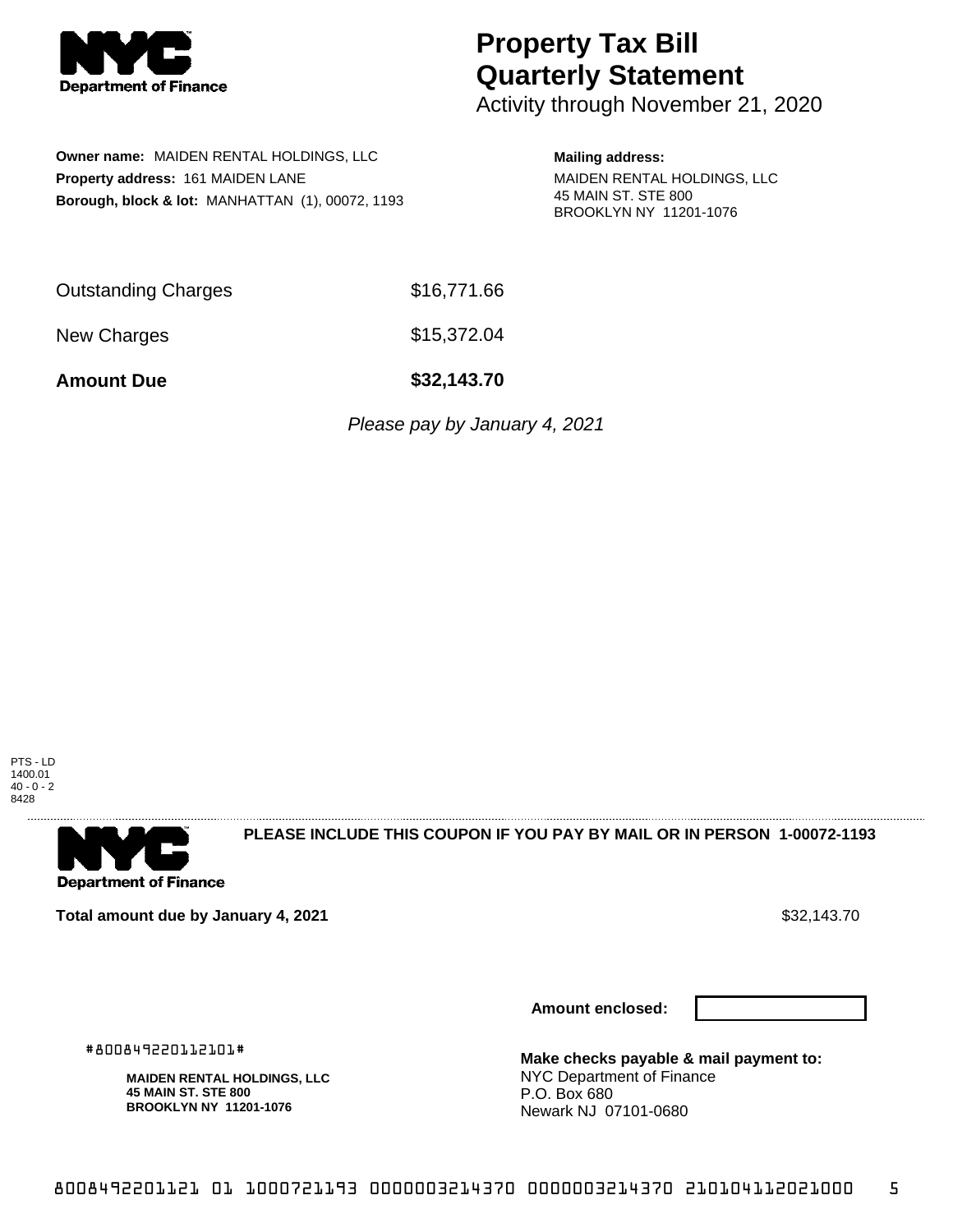

| <b>Billing Summary</b>                                                     | <b>Activity Date Due Date</b> |                 | Amount       |
|----------------------------------------------------------------------------|-------------------------------|-----------------|--------------|
| Outstanding charges including interest and payments                        |                               |                 | \$16,771.66  |
| Finance-Property Tax                                                       |                               | 01/01/2021      | \$15,897.16  |
| <b>Adopted Tax Rate</b>                                                    |                               |                 | $$-525.12$   |
| Total amount due                                                           |                               |                 | \$32,143.70  |
| How We Calculated Your Property Tax For July 1, 2020 Through June 30, 2021 |                               |                 |              |
|                                                                            |                               | Overall         |              |
| Tax class 2 - Residential More Than 10 Units                               |                               | <b>Tax Rate</b> |              |
| Original tax rate billed                                                   |                               | 12.4730%        |              |
| New Tax rate                                                               |                               | 12.2670%        |              |
| <b>Estimated Market Value \$566,455</b>                                    |                               |                 |              |
|                                                                            |                               |                 | <b>Taxes</b> |
| <b>Billable Assessed Value</b>                                             |                               | \$254,905       |              |
| Taxable Value                                                              | \$254,905 x 12.2670%          |                 |              |
| <b>Tax Before Abatements and STAR</b>                                      |                               | \$31,269.20     | \$31,269.20  |
| Annual property tax                                                        |                               |                 | \$31,269.20  |
| Original property tax billed in June 2020                                  |                               |                 | \$31,794.32  |
| <b>Change In Property Tax Bill Based On New Tax Rate</b>                   |                               | $$-525.12$      |              |
|                                                                            |                               |                 |              |

**NEW LAW:** To learn about Local Law 147, which requires residential buildings with three or more units to create a policy on smoking and share it with current and prospective tenants, visit www.nyc.gov/health/tobaccocontrol.

Please call 311 to speak to a representative to make a property tax payment by telephone.

For information about the interest rate charged on late payments, visit nyc.gov/taxbill.

## **Home banking payment instructions:**

- 1. **Log** into your bank or online bill pay website.
- 2. **Add** the new payee: NYC DOF Property Tax. Enter your account number, which is your boro, block and lot, as it appears here: 1-00072-1193 . You may also need to enter the address for the Department of Finance. The address is P.O. Box 680, Newark NJ 07101-0680.
- 3. **Schedule** your online payment using your checking or savings account.

## **Did Your Mailing Address Change?** If so, please visit us at **nyc.gov/changemailingaddress** or call **311.**

When you provide a check as payment, you authorize us either to use information from your check to make a one-time electronic fund transfer from your account or to process the payment as a check transaction.